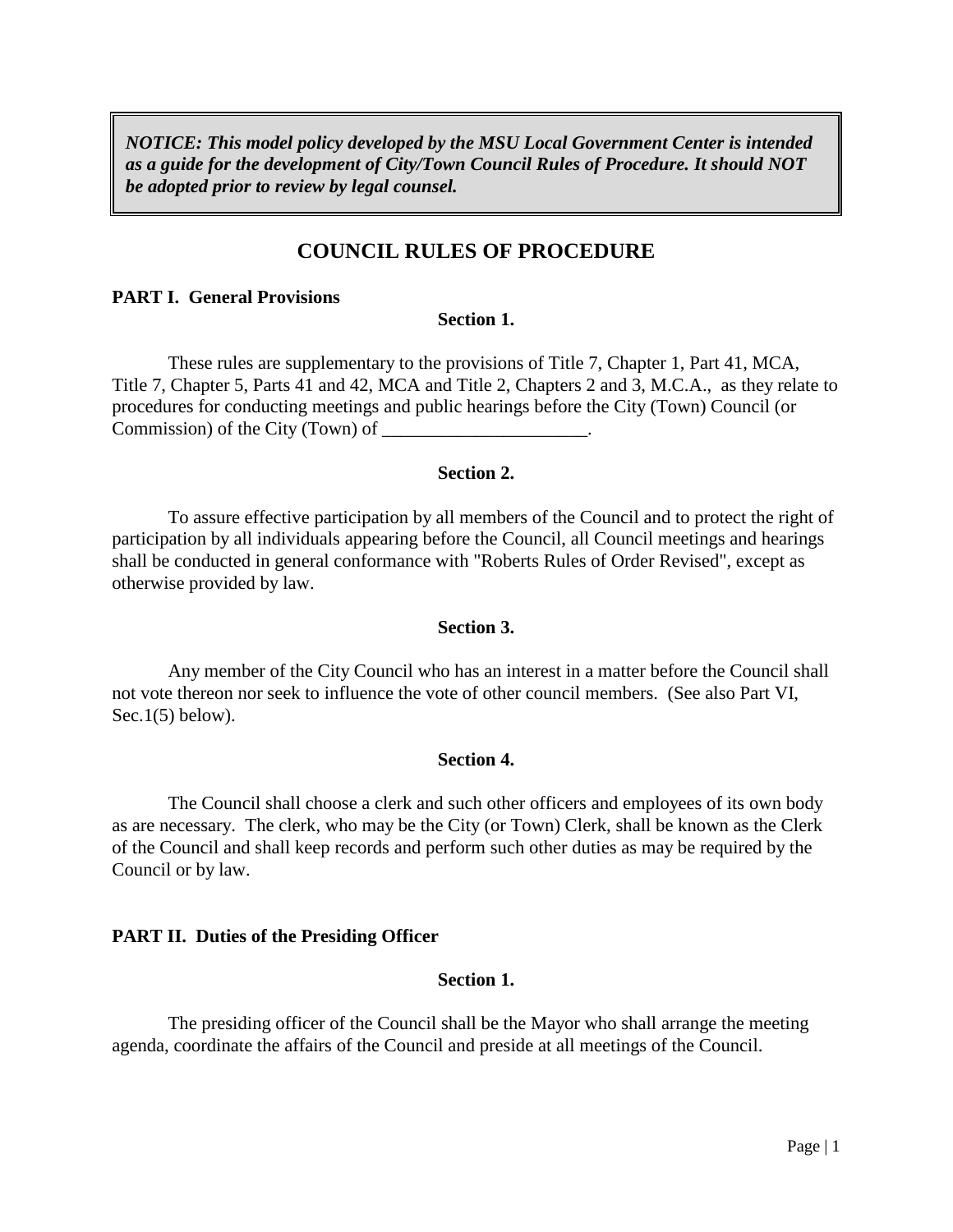#### **Section 2.**

In the absence or disability of the Mayor, the Chairman (President) of the Council shall serve as its presiding officer and may vote as other members of the council. In the absence of the Mayor and of the Chairman (President) of the Council, the Council shall select one of its number to serve as its temporary presiding officer.

The Clerk of the Council shall record and maintain the minutes of the Council's proceedings, showing the vote of each member upon every question, or if failing to vote, indicating that fact; shall keep records of its examinations and other official actions; shall summarize briefly and accurately the substance of all matters proposed, discussed or decided; shall record the names and addresses of all persons appearing before the Council; shall, subject to the direction of the Council and presiding officer, conduct the correspondence of the Council; shall file said minutes and records in the office of the Council, which minutes and records shall be a public record; and shall be the custodian of the files and records of the Council.

#### **PART III. Meetings**

#### **Section 1.**

Regular meetings of the Council shall be held on\_\_\_\_\_\_\_\_\_ of the \_\_\_\_\_\_\_\_\_\_\_\_\_\_\_\_ \_\_\_\_\_\_\_week of each month at 7 o'clock p.m. in the Council Chambers of City (Town) Hall, or at such other time and place as designated by the Council.

Should the regular meeting day be a recognized holiday the Council shall, with proper notice, set an alternate day for the meeting.

## **Section 2.**

Special meetings of the Council may be called in accordance with Sections 7-5- 4102(1)(c) and 7-5-4122, MCA.

#### **Section 3.**

To ensure public participation all meetings of the Council shall be open to the public except as provided in Section 2-3-203, MCA.

#### **Section 4.**

A quorum of the Council shall consist of (enter number) Council Members. The affirmative vote of a majority of the members present at a lawful meeting of the Council shall be necessary to adopt or reject any motion, resolution, or ordinance or pass any measure unless a greater number is required by law.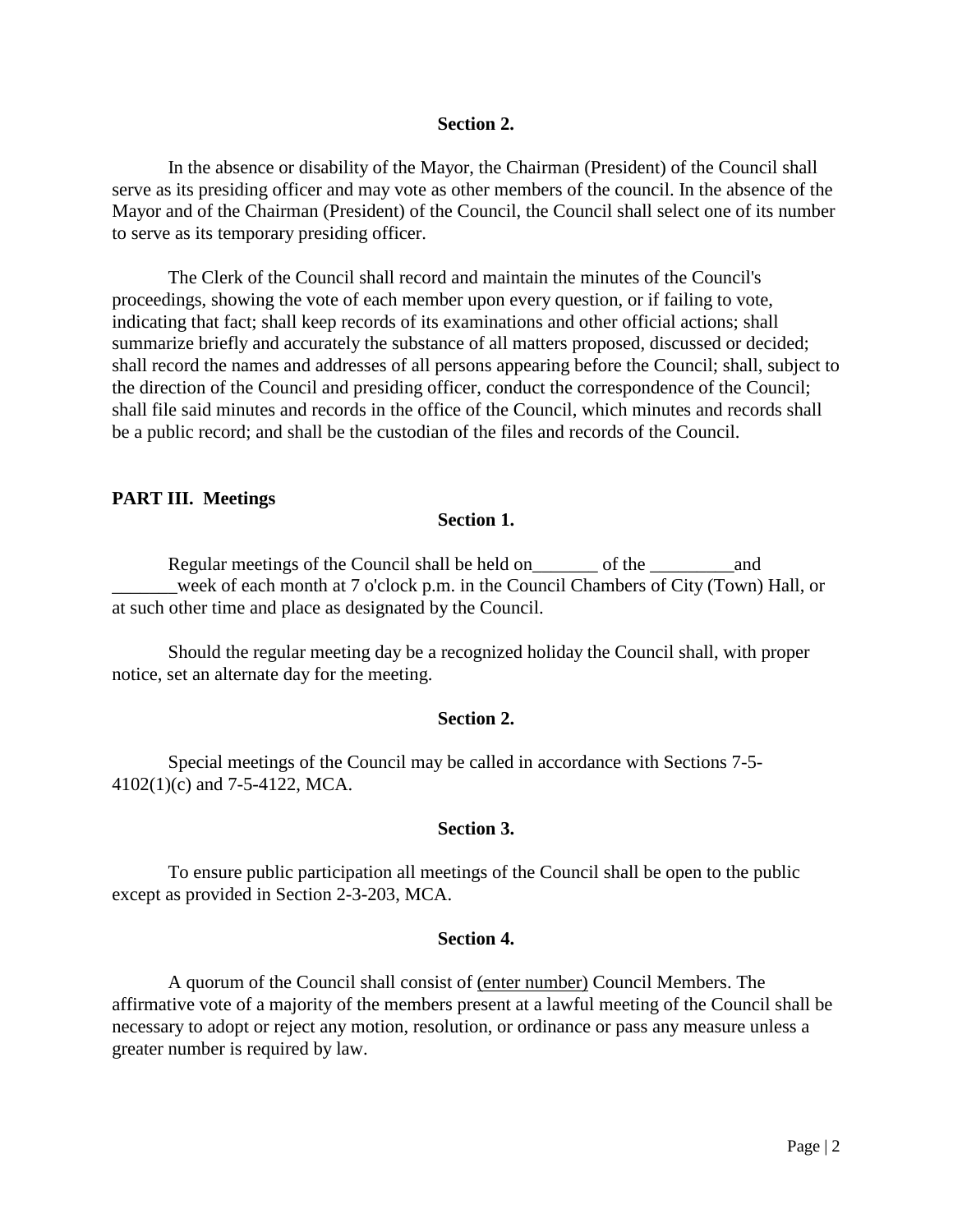## **PART IV. Agenda**

## **Section 1.**

All reports, communications, ordinances, resolutions, contract documents or other matters to be submitted to the Council, shall be submitted by 12 o'clock noon on the Thursday immediately preceding the next regularly scheduled Council meeting with the exception that the Mayor (City Manager) may approve late submission when deemed to be in the City's (Town=s) best interest by delivering the same to the Clerk of the Council, whereupon the Mayor (City Manager) shall immediately arrange a list of such matters according to the order of business specified herein, and provide each member of the Council with a copy of the same not later than one working day immediately preceding the Council meeting. Copies of the agenda shall be available to the public from the Clerk of the Council and one copy shall be posted at the designated posting board in the City (Town) Hall for public viewing. Pursuant to 7-1-4135 MCA, the City Council has designated by resolution its official posting place to be the posting board in the lobby (or other readily accessible public place) of City (Town) Hall located at

**PART V. Order of Business**

\_\_\_\_\_\_\_\_\_\_\_\_\_\_\_.

## **Section 1.**

The presiding officer (City Manager) shall prepare the Council agenda which shall be in substantially the following form:

- 1. Roll Call of the Council.
- 2. Pledge of Allegiance.
- 3. Approval of Minutes of the Previous Meeting.
- 4. Public Comment on the Agenda
- 5. Scheduled Matters such as:
	- a. Opening of Bids.
	- b. Confirmations of Appointments.
	- c. Appeals.
	- d.\* Consent Items (no discussion).
		- (1) General Business/Miscellaneous
		- (2) Renewal of Licenses
		- (3) Applications for Special Licenses
		- (4) Claims (Paying the Bills)
	- e. Public Hearings (required by law or ordinance)
	- f. Other Scheduled Matters
- 6. Public comment on any public matter not on the agenda.

7. Unscheduled Matters: An item that is NOT listed on the agenda for the current meeting may be discussed during the session at the discretion of the Council. However, the purpose of such discussion shall be to decide whether or not to schedule the item for discussion and vote on a subsequent agenda. As a general rule no matter of significant interest to the public shall be decided by the Council without prior notice to the public as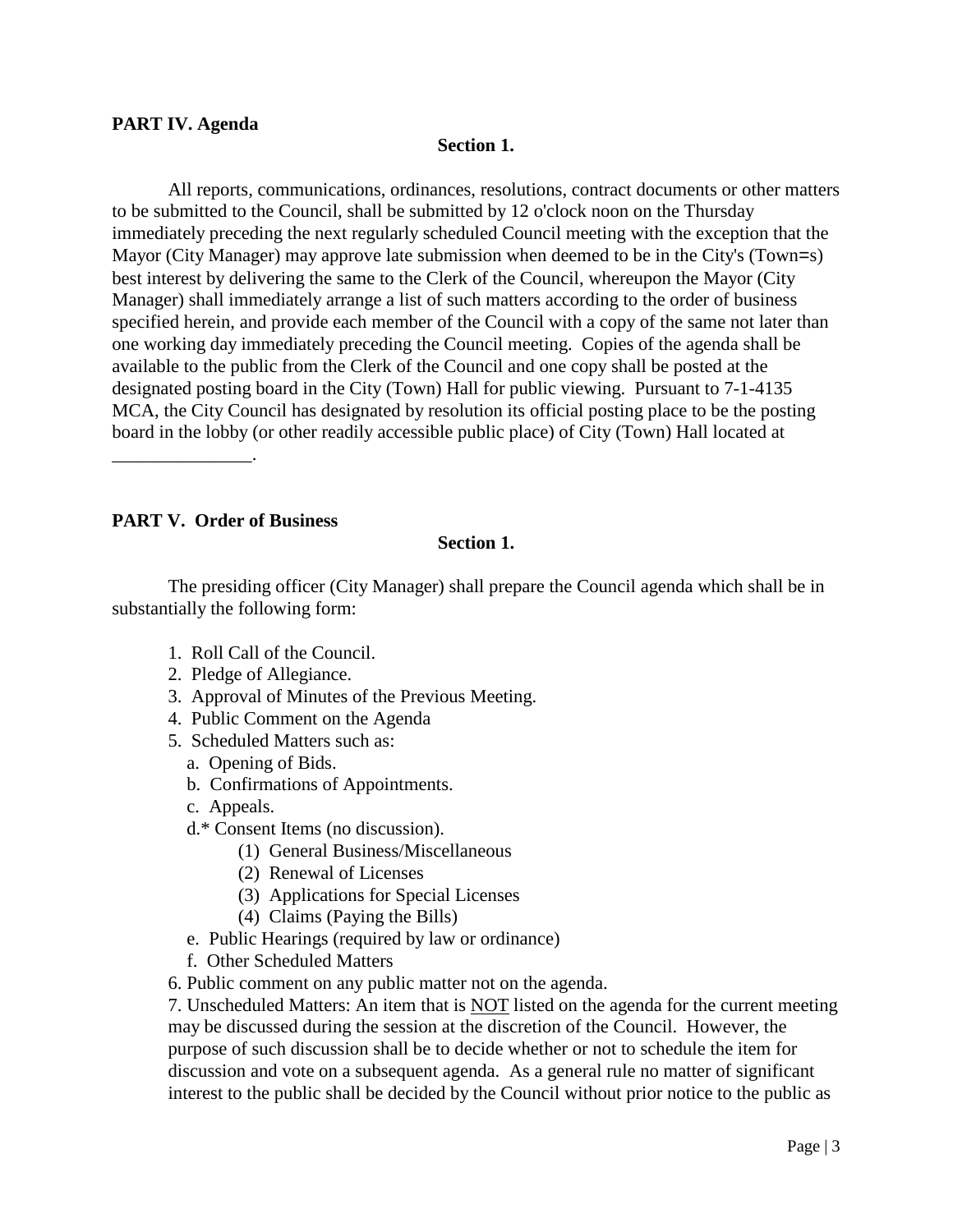a scheduled Council agenda item. 8. Adjournment

\*Consent items are those upon which the presiding officer considers no discussion should be necessary. However, at the beginning of each meeting any Council Member may request one or more items to be removed from the consent agenda for the purpose of discussion prior to a separate vote on the item(s). The presiding officer should schedule such discussion and vote immediately following adoption of the consent agenda.

## **Section 2.**

The order of business may be adjusted by consent of the Council.

## **PART VI. Rules of Council Debate**

## **Section 1**.

Council debate shall proceed in accordance with the following rules:

1. Every member desiring to speak shall address the presiding officer and, upon recognition, shall confine himself/herself to the question under debate, avoiding abusive and indecorous language.

2. A member, once recognized, shall not be interrupted when speaking unless it be to call him to order, or as herein otherwise provided. If a member, while speaking is called to order, she/he shall cease speaking until the question of order be determined, and, if in order, he/she shall be permitted to proceed.

3. Order of rotation in matters of debate or discussion shall be at the discretion of the presiding officer.

4. A motion to reconsider any action taken by the Council, may be made only on the day such action was taken or at the next meeting of the Council. Such a motion shall be made by a member of the prevailing side, but may be seconded by any member; it shall be debatable and requires a simple majority for adoption.

5. Any member of the Council who has an interest as defined by the laws of the State of Montana (Title 2, Chapter 2, MCA) or as advised by the City Attorney shall not participate in the debate nor vote in the matter nor seek to influence the vote of members of the Council. Any Council member attempting to so participate may be censored by a majority vote of the remaining members of the City Council. (ACensored@ is defined as a formal resolution of the legislative body reprimanding a member for specified conduct. It is an official reprimand or condemnation.)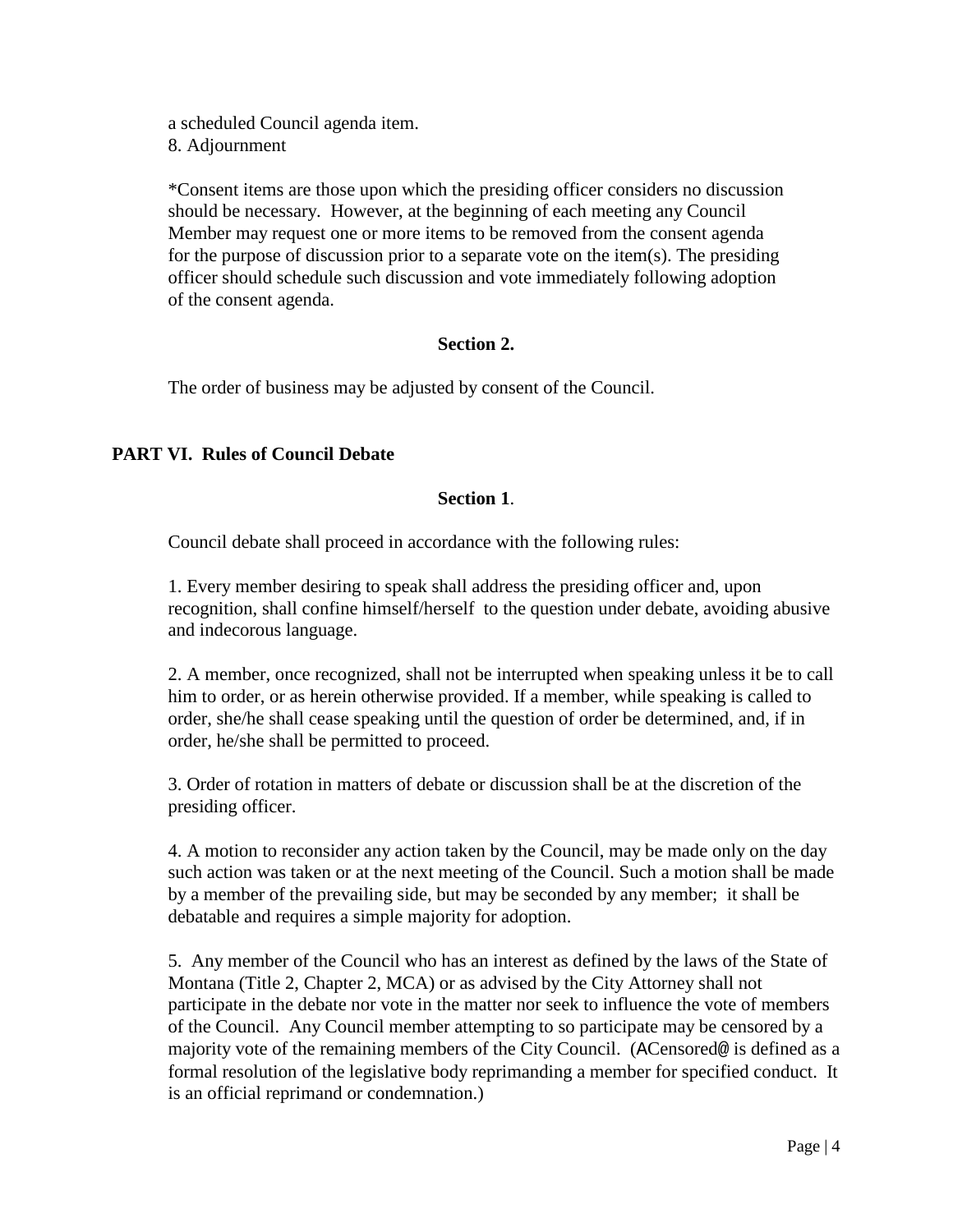6. If the presiding officer of the Council has an interest in a matter pending before the Council, as defined by the laws of the State of Montana or as advised by the City Attorney, he/she shall yield the chair to a member of the Council during the course of debate and decision concerning the matter in which he/she has an interest.

7. After a motion is duly made and seconded by the Council, no person shall address the Council without first securing the permission of the presiding officer.

## **PART VII. Presentation to the Council (Other Than a Public Hearing)**

## **Section 1.**

The general manner in which items other than public hearings are handled by the Council shall be as follows:

1. The presiding officer or staff member presents the item to the Council along with a brief summary of the matter for discussion, with or without recommendation.

2. For purpose of clarification, Council Members, after recognition by the presiding officer, may direct questions to the presiding officer or staff member.

3. Upon recognition by the presiding officer, comments from the applicant will be heard by the Council.

4. After recognition by the presiding officer, Council members may direct questions to the applicant.

5. Members of the audience will be invited to present testimony beginning with those in favor of the measure, followed by those who oppose the measure and , finally, those who wish to speak but who neither favor nor oppose the measure.

6. All testimony shall be directed to the presiding officer.

7. The Council may, upon a proper motion and second, vote on the matter at hand or table the matter until a date certain.

## **PART VIII. Public Hearings**

# **Section 1.**

The Council may conduct public hearings or may appoint a committee or hearing officer for that purpose as provided in Section 7-1-4131, MCA.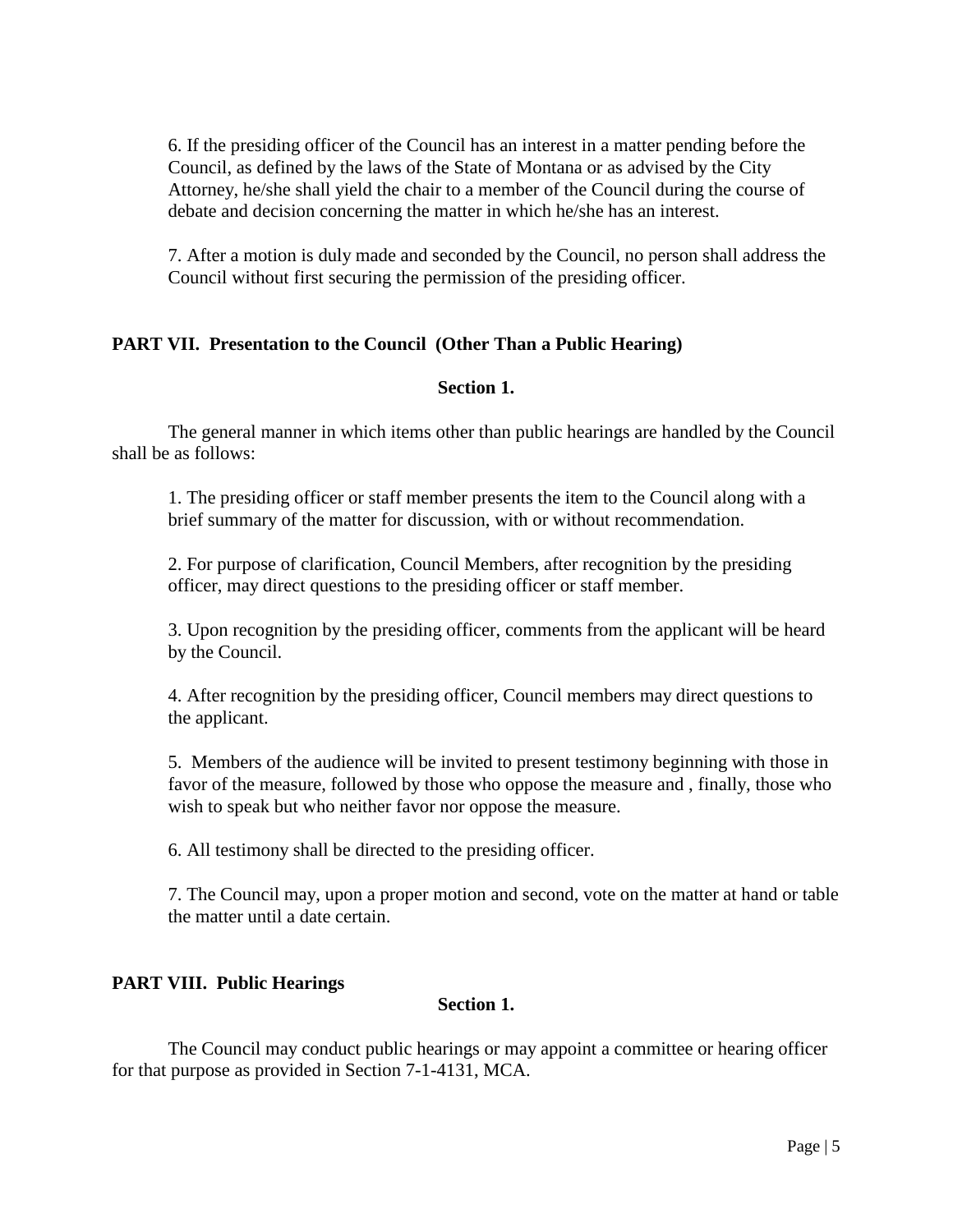When heard by the Council the items will be presented to the Council in the same format as described in PART VII, above.

In addition, when public hearings and public interest matters are being heard and it is anticipated that a large number of citizens may wish to present testimony, the presiding officer, with the consent of the Council, may, prior to opening the hearing, establish reasonable guidelines for the conduct of the hearing. The presiding officer shall explain these guidelines to the audience prior to taking testimony.

## **Section 2**.

Witnesses may be required to testify under oath and all testimony shall be directed to the presiding officer.

## **Section 3**.

The Council shall not be bound by the strict rules of evidence, but may exclude irrelevant, immaterial, incompetent, or unduly repetitious testimony or evidence.

The presiding officer shall, with advice from the City Attorney, rule on all questions relating to the admissibility of testimony or evidence. The ruling of the presiding officer may be overruled by a majority vote of the Council.

## **Section 4.**

The proponents or opponents, their agent or attorney, may submit petitions and letters during or prior to the closing of the hearing and the same shall be entered by reference into the minutes and considered as other testimony received at the hearing.

## **Section 5.**

Following the presentation of all comments, testimony and evidence, the Council may: (1) *Continue* the hearing to a date certain to allow additional information to be submitted to the Council as a body on any unresolved issues; *(2) Close* the public hearing and proceed to Council debate of the matter; or *(3) Close the hearing and continue* the Council debate and vote to a date certain.

A public hearing which has been formally closed may not be reopened. If additional information is required before a decision can be made, the Council, upon motion duly made, seconded and passed, may call for an additional public hearing which hearing shall be duly noticed, specifying date, time, place and subject matter of the hearing.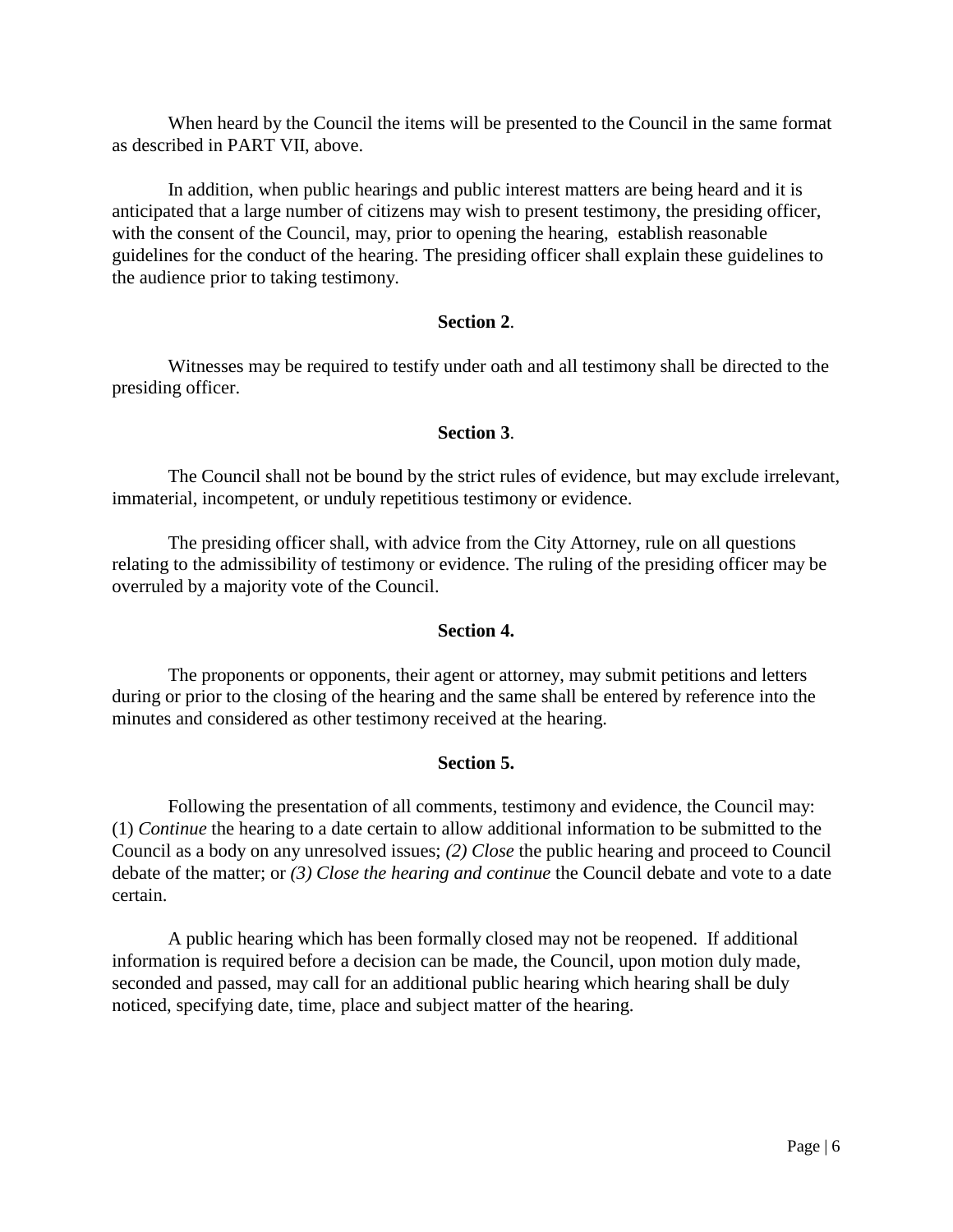## **PART IX. Addressing the Council**

#### **Section 1.**

The public is invited to speak on any item under discussion by the Council after recognition by the presiding officer.

The speaker should step to the lectern or front of the room and, for the record, give his/her name and address and, if applicable, the person, firm, or organization he/she represents.

Prepared statements are welcomed and should be given to the Clerk of the Council. Prepared statements that are also read, however, shall be deemed unduly repetitious. All prepared statements shall become a part of the hearing record.

#### **Section 2.**

While the Council is in session, the members must preserve order and decorum. A member shall not delay or interrupt the proceedings or the peace of the Council nor disturb any member while speaking or refuse to obey the orders of the Council or its presiding officer.

Any person making personal, impertinent or slanderous remarks or who shall become boisterous or disruptive during the Council meeting shall be forthwith barred from further presentation to the Council by the presiding officer, unless permission to continue be granted by a majority vote of the Council.

## **PART X. Ordinances and Resolutions**

#### **Section 1.**

All ordinances and resolutions shall be prepared or reviewed by the City (Town) Attorney. No ordinance or resolution shall be prepared for presentation to the Council unless so ordered by a majority vote of the Council or requested by the Mayor (City Manager).

## **Section 2.**

The ordinances and resolutions shall, before presentation to the Council, be approved as to form and legal sufficiency by the City Attorney and shall have been examined by the Mayor (City Manager) who may refer it for comment to the head of the department under whose jurisdiction the subject matter of the ordinance or resolution is to be administered.

#### **Section 3.**

Ordinances and resolutions must be introduced by a member of the Council or the Mayor (City Manager). A draft of the proposed ordinance or resolution shall be presented to the Council for review and comment prior to a motion to approve the proposed resolution or ordinance.